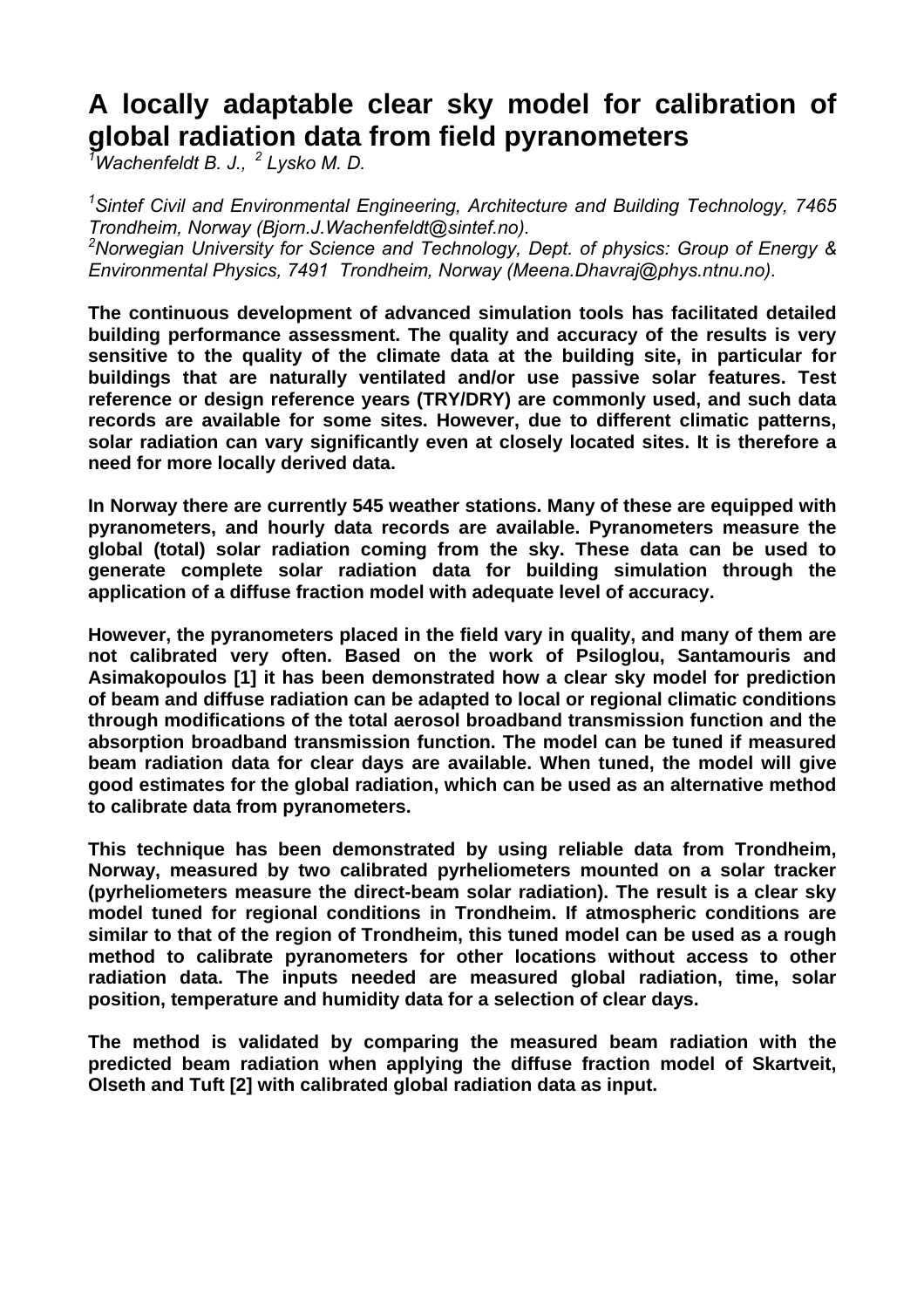### **1 Background theory**

Models for prediction of the solar position are taken from Clarke [[3\]](#page-10-2). The models are based on a number of texts, and the accuracy is commensurate with our requirements. However, models that are more accurate can be found elsewhere [[4\]](#page-10-3). If very high tracking accuracy of the solar position is needed, other newly developed algorithms are recommended, e.g. the PSA algorithm [[5\]](#page-10-4). The source code (C++) of the PSA algorithm is made available at http://www.psa.es/sdg/sunpos.htm.

The intensity of extraterrestrial solar radiation, with transformation to the extraterrestrial horizontal plane is given by [[6\]](#page-10-5):

 $I<sub>E</sub> = 1353[1 + 0.033 \cos(0.0172024Y)]\sin \beta_s$  (1)

*Y* is the day number of the year (Jan. 1=1, Feb. 1=32 etc.) and *βs* is the solar altitude.

When solar radiation enters the earth's atmosphere, a part of the incident energy is lost by the mechanisms of scattering and absorption. The scattered radiation is called diffuse radiation, while the part that arrives at the surface of the earth directly from the sun is called direct or beam radiation. The attenuation of light through a medium is related to the distance traversed in the medium and the local radiation flux [[7\]](#page-10-6):

$$
I_B = I_E \exp(-km) \tag{2}
$$

Here, *m* is the air mass defined as the path length traversed by a solar ray, multiplied by the density of the molecules, and given by [[8\]](#page-10-7):

 $m = \left[ \sin(\beta_s) + 0.50572(\beta_s + 6.07995)^{-1.6364} \right]^{-1}$  $\cdot$ ( $p/1013.25$ )

This equation is applicable with 99.6% accuracy to a standard pressure of 1013.25 mbar, and  $(p/1013.25)$  is a correction factor for variations in this pressure. An approx[im](#page-10-8)ate value for this factor as a function of the height above sea level, can be calculated by [ 9]:

 $(p/1013.25) = \exp(-0.0001184h)$  (4)

<span id="page-1-2"></span><span id="page-1-1"></span><span id="page-1-0"></span>(3)

The transmittance can be defined as  $\tau = \exp(-km)$ , where *k* is known as the total attenuation coefficient. When an electromagnetic wave strikes a particle, the energy is scattered in all directions. Different transmittance factors can be defined for the different kinds of scattering. If scattered by particles smaller than a wavelength, this is called Rayleigh scattering with transmittance  $\tau_r$ , and if in the order of one wavelength, Mie scattering with transmittance  $\tau_{\alpha}$ . Air molecules cause Rayleigh and aerosol Mie scattering. In addition, we define transmittances for mixed gas, ozone and water as *τ<sub>.</sub>*, *τ*<sub>oz</sub>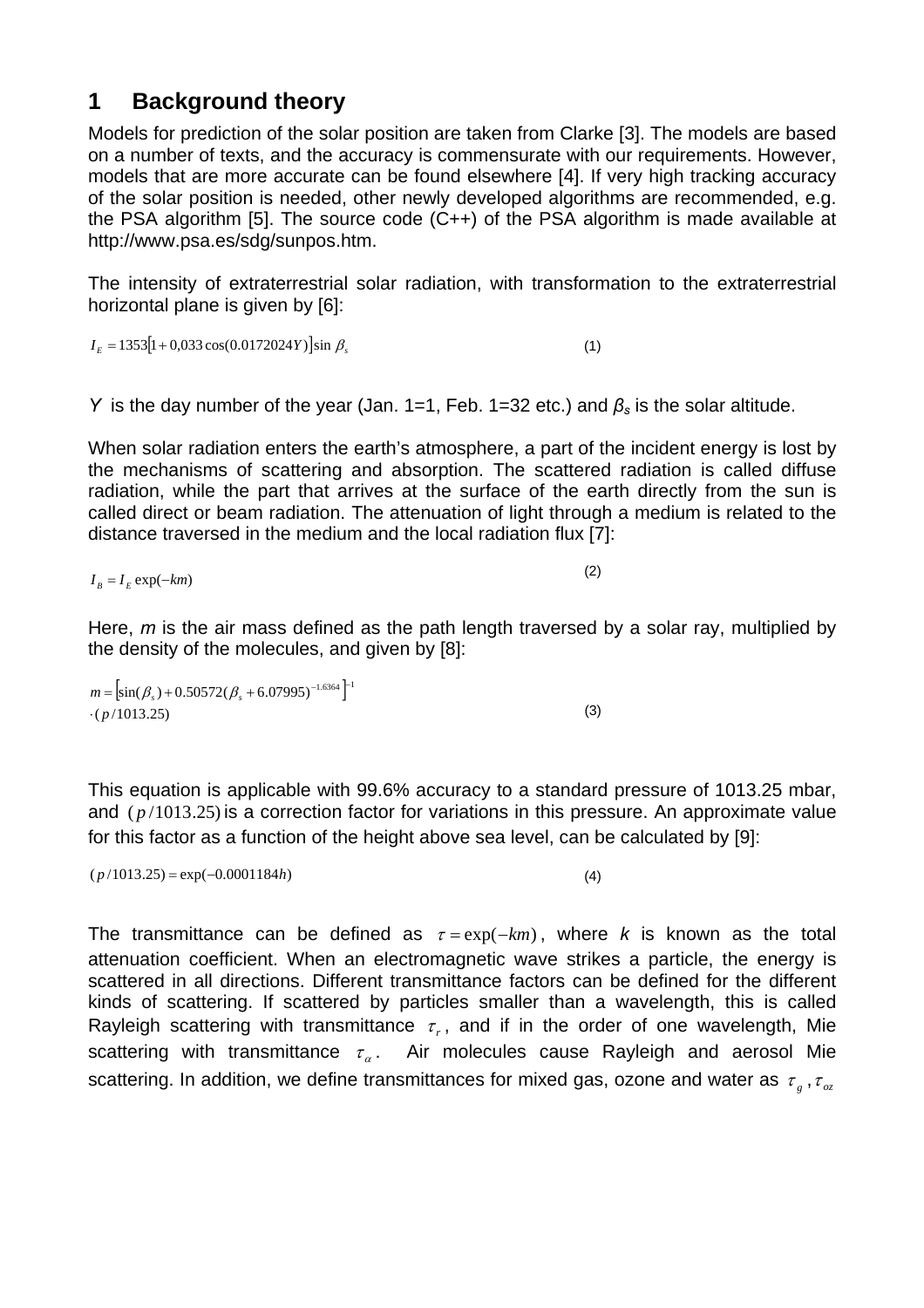and  $\tau_{w}$ . By introducing *SF* as the hourly sunshine fraction attenuating the beam radiation in cases where the sky is not clear (*SF*=1 if clear, and 0 if fully overcast sky), the beam radiation can be expressed as [\[7\]](#page-1-0):

<span id="page-2-0"></span> $I_{Ba} = SF \cdot I_B = SF \cdot I_E \tau = SF \cdot I_E \tau_r \tau_g \tau_\alpha \tau_w \tau_{oz}$  (5)

where the index  $a$  stands for "all sky", and  $I_B$  is the beam radiation on a truly clear day defined in Equation [\(2\).](#page-1-1)

#### **2 Development of an adaptable clear sky model**

Various models exist for the different transmittances. In this work, we started with models proposed by Muneer et. al. [[10\]](#page-10-9) who uses Davies et al's model [[11\]](#page-10-10) for the Rayleigh transmittance. However, it was found that this model clearly gives unrealistic estimates when the solar altitude is low. The transmittance function,  $\tau$ , actually increases with the air mass (*m)* when *m*>5.75 and becomes higher than one when *m*>12. Thus, it should not be used for solar elevations lower than  $15^0$ .

This can also be seen from the work of Psiloglou et. al. [[12\]](#page-10-11) where several models for broadband Rayleigh scattering are compared, and a new model developed. Psiloglou et. al. compared their models with measured data, and found very good agreement [[1\]](#page-0-0). By use of parameterisation techniques, they obtained the following analytical expression for the Rayleigh transmittance function:

<span id="page-2-2"></span> $\tau_{\perp} = \exp \left[ -A_1 \cdot m^{A_2} (A_2 - m^{A_4} + A_2 m) \right]$  (6)

where  $A_1 = 0.112768$ ,  $A_2 = 0.112768$   $A_3 = 0.112768$   $A_4 = 0.112768$  and  $A_5 = 0.112768$ , and m is defined in Equation [\(3\)](#page-1-2) above.

<span id="page-2-1"></span>The mixed gas transmittance is given by [[13\]](#page-10-12)

 $\tau_{\rho} = \exp[-COF(13)m^{COF(14)}]$  (7)

where *COF(13)* equals 0.01235, 0.01318 or 0.0123 while *COF(14)* equals 0.25781, 0.26815 or 0.25380 for clear, overcast and partly overcast conditions respectively.

The aerosol Mie scattering transmittance depends strongly on the concentration of aerosol particles in the atmosphere. Variations in the free tropospheric layer as well as the stratospheric level are relatively independent of local environmental conditions. However, surface layer aerosols (0-3 km) are strongly dependent on man made sources at the Earth's surface, as well as on local environmental and climatic conditions. Water-soluble particles (especially sulphates), dust particles picked up from the Earths surface and carbonaceous- and sea-salt particles are the most important elements. Based on an analysis of these factors, Psiloglou et. al. [\[1\]](#page-0-0) define a total extinction (ext)- and absorption (abs) aerosol broadband transmission function: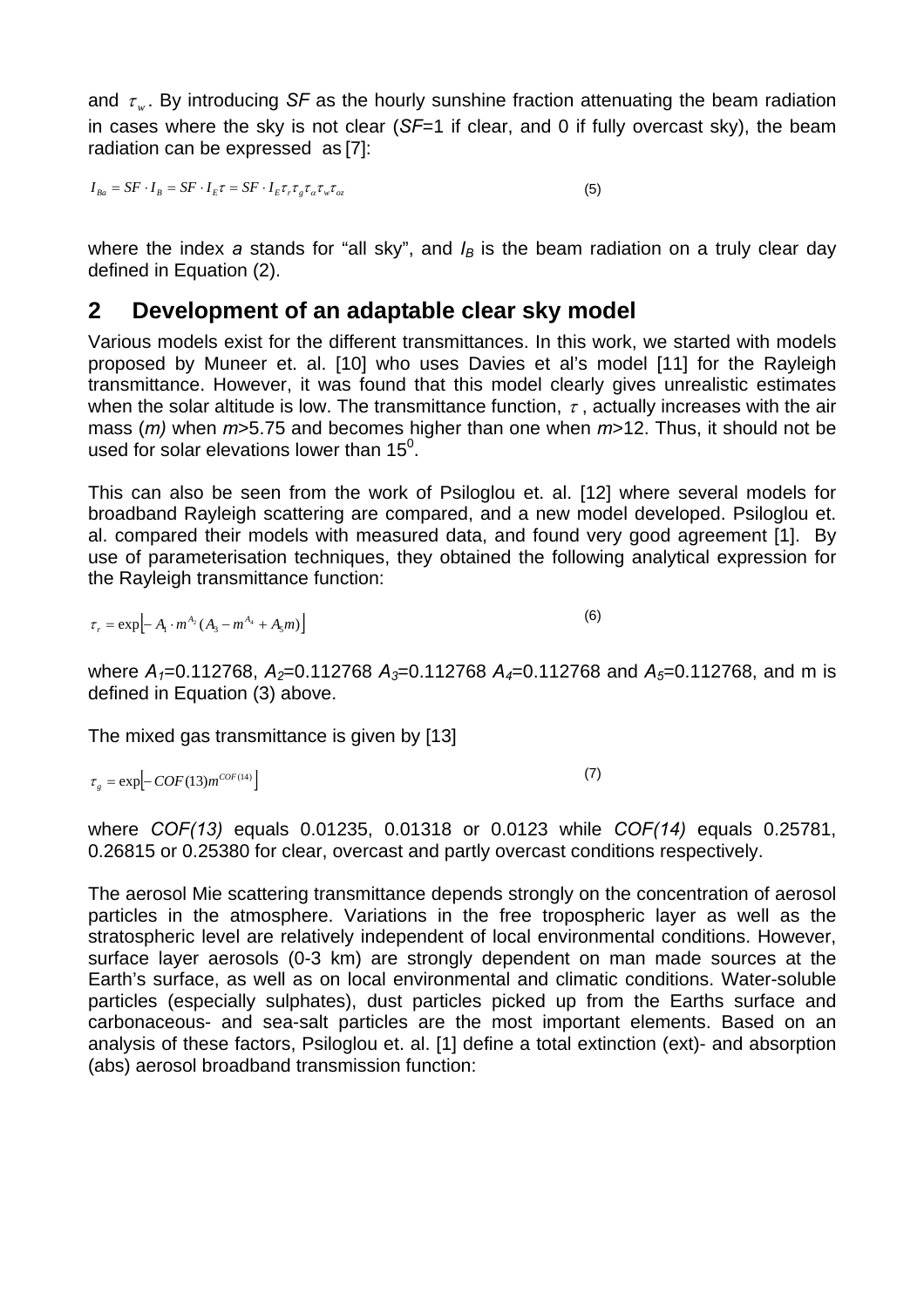<span id="page-3-0"></span>
$$
\tau_{\alpha}(ext) = 1 - \frac{B_1 \cdot m}{((1 + B_2 \cdot m)^{B_3} + B_4 \cdot m)}
$$
(8)

*B1*=0.2579*, B2*=0.04*, B3*=-2.8451*, B4*=0.2748

<span id="page-3-1"></span>
$$
\tau_a (abs) = C_0 + C_1 \cdot m + C_2 \cdot m^2 + C_3 \cdot m^3 \tag{9}
$$

 $C_0$ =1.0001,  $C_1$ =-1.41<sup>-10<sup>3</sup>,  $C_2$ =-9.013<sup>-10</sub>-5</sup>,  $C_3$ =2.2<sup>-10-6</sup></sup>

Only Equation [\(8\)](#page-3-0) will have influence on the beam radiation, while the diffuse component also depends on the absorption effect of the aerosols represented in Equation [\(9\).](#page-3-1) However, these two functions were developed to predict the aerosol extinction over a medium large coastal or near coastal city with important emission of combustion products from industrial anthropogenic sources, in a Mediterranean climate (Athens). They can therefore not be expected to perform well for conditions in Trondheim. It was therefore attempted to tune the model through the introduction of an aerosol reduction factor,  $0 < \alpha_{\text{rad}} < 1$ :

<span id="page-3-2"></span>
$$
\tau_{\alpha}(ext) = 1 - \frac{B_1 \cdot m}{\left(\left(1 + B_2 \cdot m\right)^{B_3} + B_4 \cdot m\right)} \cdot \left(1 - \alpha_{red}\right)
$$
\n(10)

$$
\tau_{\alpha}(abs) = \alpha_{red} + (C_0 + C_1 \cdot m + C_2 \cdot m^2 + C_3 \cdot m^3) \cdot (1 - \alpha_{red})
$$
\n
$$
(11)
$$

A function describing the effect of scattering (sct) as well as a modification of the water vapour and ozone transmittance are given by the model of Psiloglou et. al [\[1\]](#page-0-0):

$$
\tau_{\alpha}(sct) = \frac{\tau_{\alpha}(ext)}{\tau_{\alpha}(abs)}
$$
(12)  

$$
\tau_{w} = 1 - \frac{3.014 \cdot l_{w} \cdot m}{((1+119.3 \cdot l_{w} \cdot m)^{0.644} + 5.814 \cdot l_{w} \cdot m)}
$$
(13)

$$
\tau_{oz} = \frac{0.25537 \cdot l_{oz} \cdot m}{((1+6107.26 \cdot l_{oz} \cdot m)^{0.204} + 0.4707 \cdot l_{oz} \cdot m)}
$$
(14)

where  $I_{oz}$  is the total amount of ozone in a vertical column of the atmosphere, either measured [[14\]](#page-10-13) or as in our case, predicted by Van Heuklon's formula [[15\]](#page-10-14).  $\,l_{_{w}}$ is the amount of water vapour in the entire depth of the atmosphere (referred to as precipitable water) estimated via radiosonde data or, as in our case, predicted through use of the following correlation [ [16\]](#page-10-15):

$$
l_w = \exp(0.07 \cdot DPT - 0.075) \tag{15}
$$

*DPT* is the dew point temperature, obtained from the given dry and wet bulb temperatures, or temperature and humidity data. In the present case, temperature and humidity are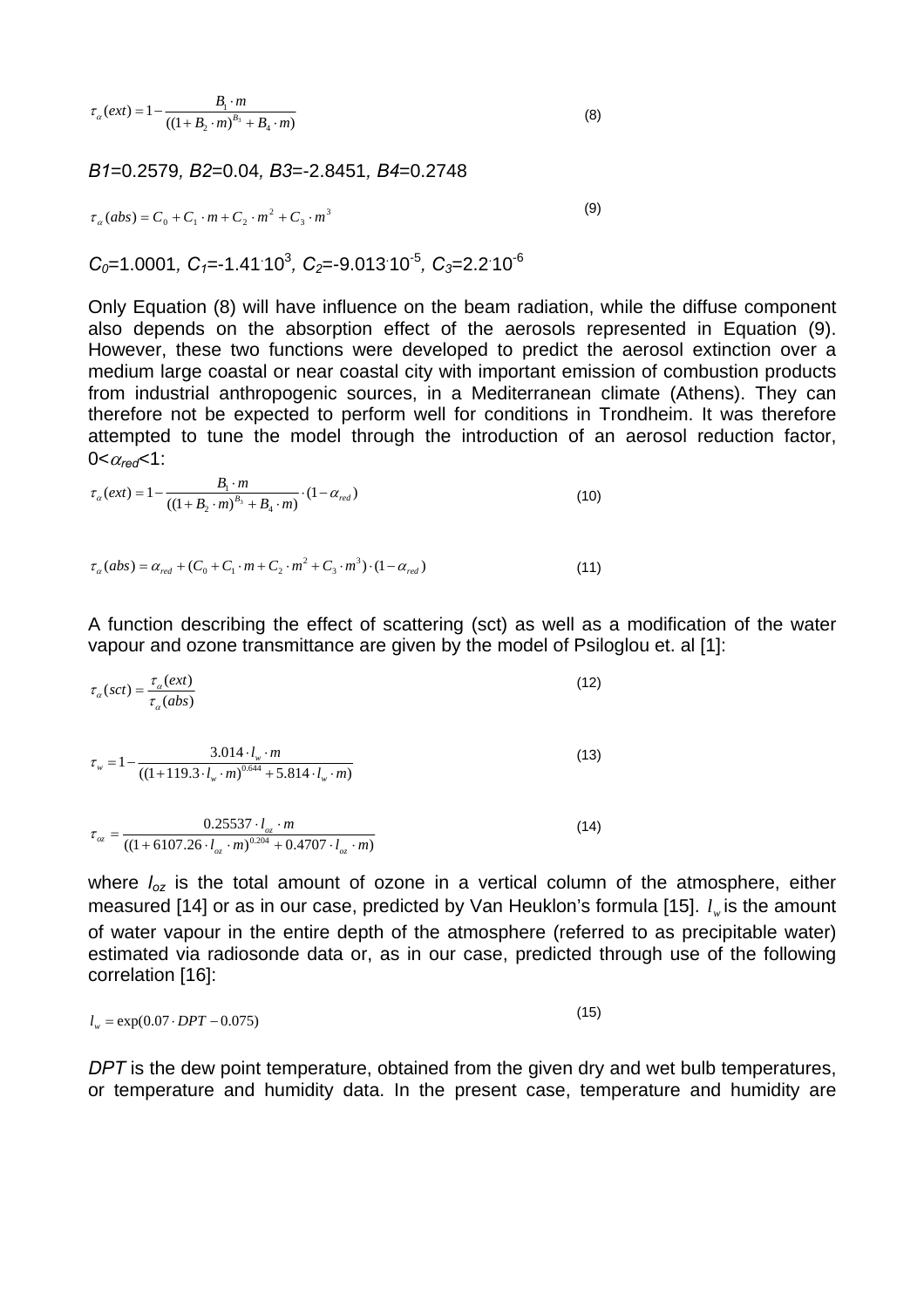known, and *DPT* is calculated through the application of the empirically derived algorithm developed for the Advanced Weather Interactive Processing System (AWIPS) [[17\].](#page-10-16)

The beam radiation is now estimated by Equation [\(5\)](#page-2-0) with  $\tau_a$ (ext) from Equation (10) replacing  $\tau_{\alpha}$ . However, the model first requires tuning of the aerosol reduction factor ( $\alpha_{\text{red}}$ ). This factor is initially set to zero, reflecting the original model.

The diffuse radiation is given by [\[1\]](#page-0-0):

<span id="page-4-1"></span> $g$   $c$ *s* 

$$
I_D = I_{D1} + I_{D2} \tag{16}
$$

where

$$
I_{D1} = \frac{I_E \tau_g \tau_{oz} \tau_w \tau_a (abs) \cdot (1 - \tau_a (sct) \cdot \tau_r)}{2}
$$
\n
$$
I_{D2} = (I_B + I_{D1}) \frac{r_g \cdot r_{cs}}{1 - r_o \cdot r_{cs}}
$$
\n(18)

Here,  $r_q$  is the ground albedo (set to 0.15) and  $r_{cs}$  is the albedo of the cloudless sky, given by the following equation [\[13,](#page-2-1)[18\]](#page-10-17):

$$
r_{cs} = 0.0685 + 0.17(1 - \tau_{cs})
$$
\n(19)

 $\tau_{\rm cs}$  is the Rayleigh scattering transmittance given by Equation [\(6\)](#page-2-2) computed with m=1.66.

The global (total) radiation can now be expressed simply as:

 $I_G = I_D + I_B$  (20)

 $\alpha_{\text{red}}$  is now found by requiring that the predicted maximum beam radiation must equal the maximum beam radiation.

Note also that for fully overcast skies (*SF=0*), there will be no beam component, and  $I_G$  can easily be found by setting  $I_B=0$  in Equation [\(20\).](#page-4-0)

<span id="page-4-0"></span>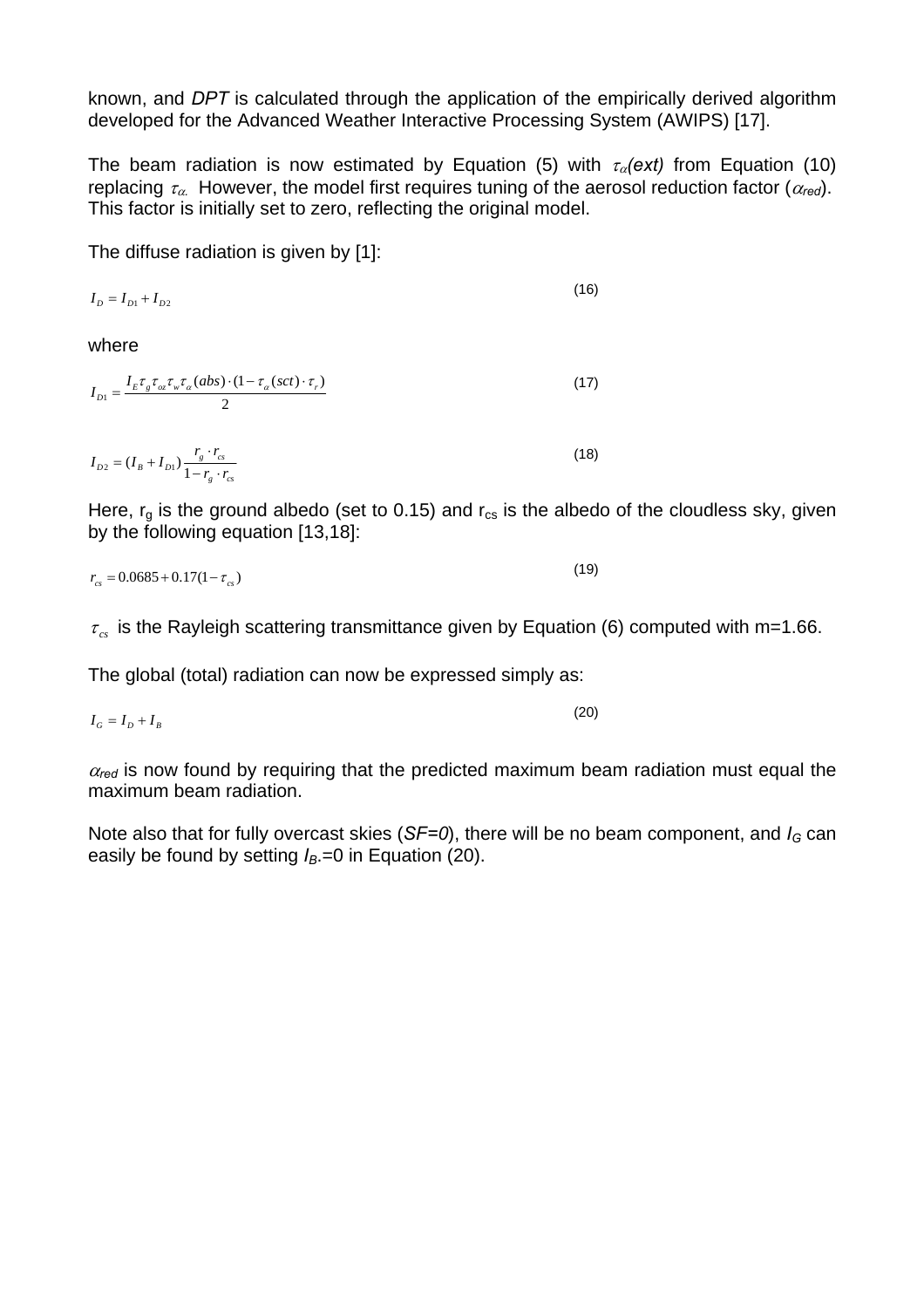## **3 All sky conditions**

The above theory enables estimation of the global and diffuse irradiation on a horizontal surface for cloudless and fully overcast skies. Such conditions are the easiest to deal with. On the other hand, situations with partly covered skies can be extremely complex. Clouds can change the diffuse fraction by affecting the diffuse and beam irradiance in multiple ways. In some cases, the global radiation can even be higher on a partly cloudy than on a clear day due to reflections from clouds not obstructing the sun.

If the sunshine fraction (*SF*) is known, the beam radiation can be calculated from Equation [\(5\).](#page-2-0) However, the sunshine fraction is not often measured. Actually, pyranometers measuring global radiation is the most common instrument at weather stations logging solar radiation data. This establishes a need for so-called *diffuse fraction models*, which are models and algorithms predicting the diffuse and direct component from the measured global radiation.

Global radiation data mostly consist of hourly mean values. A number of diffuse fraction models are available that can be used on these data. A model with correction for variability and ground albedo developed by Skartveit, Olseth and Tuft [\[2\]](#page-0-1) has been chosen for the present analysis. The model consists of base-correlation to which a correction term is added in order to take the variability in the cloud cover into account.

The model is tuned by least squares analysis to 32 years of data from Bergen (60.4 $^{0}$ N; 5.32 $^{\circ}$ E), Norway (1965-1996, 77479 hours) for the months April-October, during which period a regional snow free surface albedo of 0.15 is a realistic estimate. Testing and comparison with other selected diffuse fraction models, i.e. Erbs' [[19\]](#page-10-18) , Maxwell's [[20\]](#page-10-19) and Perez' [[21\]](#page-10-20) were made against comprehensive sets of experimental data from Bergen, Garston (U.K.), Lisbon (Portugal), Lyon (France) and Gävle (Sweden). The model of Skartveit et al. showed best overall performance, and very good results are reported.

#### **4 Model implementation**

All models presented above, including the empirical model of Skartveit, Olseth and Tuft [\[22\]](#page-10-21) have been implemented into a program named "Solrad" written in the Fortran programming language. The program was used to compare the theoretical models introduced above with measured data (minute values) from Trondheim (63.590N, 10.380E) in Norway. All data are measured about 50 m above mean sea level. Results are also compared with the work of I. Brevik [[23\]](#page-10-22), who measured and analysed nearly complete sets of radiation data from summer 1981 to summer 1983 in Trondheim (Lade).

<span id="page-5-0"></span>For each minute, the program reads the mean radiation data from the minute records 1.5 hours before and after the actual time-step. This enables the calculation of the mean values for the preceding, the current, and the following hour, as well as analysing variations within each of these three hours. Although a significant amount of code is necessary, implementation of the different models was relatively straightforward.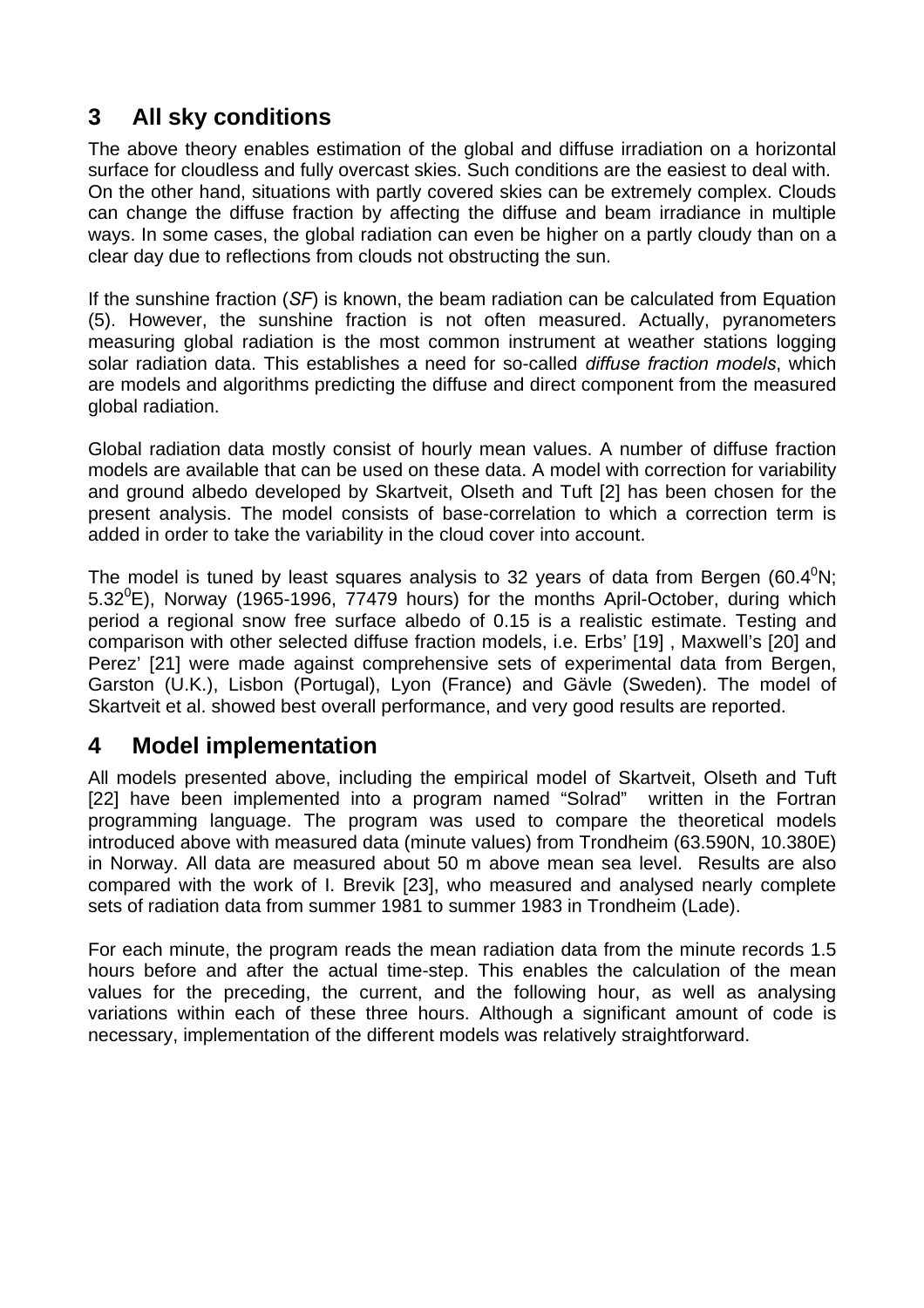### **5 Comparison with data from clear sky conditions**

Clear days provide the easiest conditions to consider and are thus vital for testing and eventually calibrating measurement equipment. In addition, such days are very important to consider when designing buildings and especially buildings that uses passive technologies i.e. naturally ventilated buildings and buildings with atria, double skin facades, daylight systems, solar thermal collectors or photovoltaic cells. Finally, investigating such days can give vital information regarding local or regional atmospheric conditions.

In order to find out how the above described models work when influence from clouds is minimal, testing has been done against data sets from clear days in Trondheim. The current test site is situated at the roof of one of the buildings (Realfagsbygget) at the Norwegian University of Science and Technology, Trondheim. The direct beam radiation is measured using two calibrated pyrheliometers at normal incidence to the sun, with radiometer calibration traceable to the World Radiometric Reference (WRR). Two Eppley pyranometers measures the global radiation at a horizontal surface. The well-recognised method developed by Forgan [[24\]](#page-10-23) was used in order to calibrate them against each other. It was found that values from the newest pyranometer (from 2000) on the average were as much as 1.1604 times higher that values from the old one (from 1977).

Data from the current test site has been generated since may 2000. Values are sampled every second, and mean values and corresponding standard deviations are calculated and recorded for each minute. Data records from the period July-October 2002 are used in the present analysis.

The ground albedo is assumed 0.15 at the test-site for the months July-September, and 0.2 in October. This is based on the fact that the ground is relatively densely covered with broad-leaved forest (mainly birch), and that the leaves changed colour from green to yellow around the end of September. Temperature and humidity data needed for calculating the water vapour transmittance were obtained from *The Norwegian Crop*  Research Institute's agro-meteorological station at Frosta (63.56<sup>0</sup>N, 10.69<sup>0</sup>E) situated to the north east of Trondheim, approximately 30 kilometres away.

The diffuse radiation is deduced from the measurements by transforming the beam radiation to the horizontal plane and subtracting this value from the measured global radiation. Even though not measured directly, this value will in the following be referred to as the measured diffuse radiation. These measurements were first compared with the clear sky model presented above, calculating the global radiation from Equation [\(20\),](#page-4-0) the diffuse radiation from Equation [\(16\),](#page-4-1) and the beam radiation from Equation [\(5\).](#page-2-0)

For all the clear days considered, the predicted global radiation turned out to be considerably lower than the measured value. This was expected since the aerosol reduction coefficient, <sup>α</sup>*red*, initially was set to zero, see Equation [\(10\).](#page-3-2) Recall that the expression for the aerosol transmittance originally was tuned for coastal cities in Greece.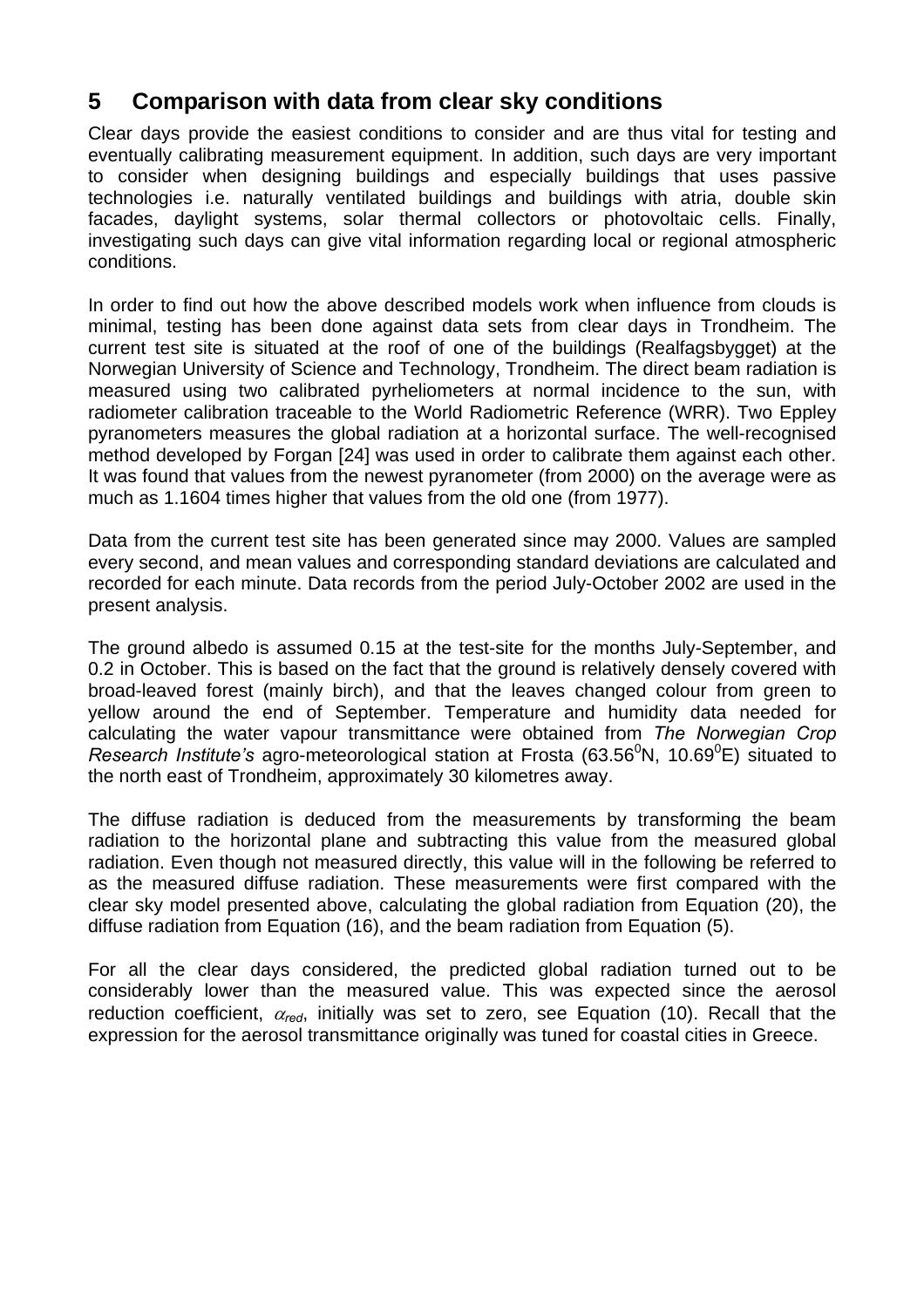It was first attempted to tune the clear sky model by increasing <sup>α</sup>*red* until the predicted global radiation matched the measurements. However, it turned out that the diffuse to global ratio from the clear sky model was considerably higher than the measured value for all days. The correctness of the measured value was therefore questioned, and comparison with comprehensive datasets from the work of Brevik [\[23\]](#page-5-0) clearly indicated that the diffuse radiation deduced from the measured global radiation was too low. It was thus clear that calibration of also the pyranometers was needed.

By tuning the modified clear sky model so that the predicted beam radiance matches the maximum measured values close to noon, an aerosol reduction coefficient <sup>α</sup>*red* is obtained for each of these days. Further, a *calibration factor* is obtained by requiring that the measured global radiation must match the global radiation predicted by the clear sky model. This introduces a new method to calibrate a pyranometer based on reliable measured beam radiation data. The results are shown in [Table 5-1.](#page-7-0)

The aerosol reduction factor varies between 53% and 89%. We thus argue that using a mean value of 67% in our modified clear sky model would give realistic estimates for the region of Trondheim. The predicted calibration factor varies between 1.049 and 1.92, with 1.08 as an average value. October 9 represent the worst case, the measured global radiation differing 3% from the calibrated value. On this day the maximum measured global radiation is around 300 W/m<sup>2</sup>, for which 3% amount to  $9W/m^2$ . This is within the accuracy of the pyranometers, given to be  $\pm$  10W/m<sup>2</sup> (note that this accuracy is only valid for a perfectly calibrated pyranometer with perfect positioning of the radiation sensor).

The measured global radiation has also been compared with values from the pyranometer at the agro meteorological station at Frosta (63.56 $^{0}$ N, 10.69 $^{0}$ E), as well as with the meteorological station at Voll, Trondheim. The Norwegian Crop Research Institute and the Norwegian Meteorological Institute own the meteorological stations respectively. For the selected days, global radiation data from the pyranometer at Frosta are 1-11% higher, while the data from Voll are 2-5% higher than our measured data. Even though the calibration routines for these stations are not known in detail, they still give an indication that the proposed calibration of the pyranometers used in this analysis is in place.

A calibration factor of 1.08 was therefore introduced for the newer of the two pyranometers, while the calibration factor for the older is set to 1.08. 1.1604=1.2532.

| Day         | $\beta$ Smax | Relative humidity | Temperature          | $\alpha_{\text{red}}$ | <b>Calibration factor</b> |
|-------------|--------------|-------------------|----------------------|-----------------------|---------------------------|
| 21 July     | 46.850       | 30-83 %           | 10-23 OC             | 70 %                  | 1.088                     |
| 2 August    | 44.060       | 43-86 %           | $9-250C$             | 72 %                  | 1.086                     |
| 3 August    | 43.790       | 30-78 %           | 13-26 OC             | 53 %                  | 1.088                     |
| 4 August    | 43.52 0      | 36-74 %           | 13-22 <sub>0</sub> C | 73 %                  | 1.092                     |
| 22 August   | 37.820       | $60 - 86 %$       | 16-23 OC             | 55 %                  | 1.073                     |
| 24 August   | 37.100       | $31 - 91%$        | 15-28 OC             | 57 %                  | 1.083                     |
| 9 October   | 19.070       | 50-75 %           | $1-8$ OC             | 89 %                  | 1.049                     |
| Mean value: |              |                   |                      | 67 %                  | 1.080                     |

<span id="page-7-0"></span>*Table 5-1 Results from analysis of clear days in Trondheim 1 July-15 October 2002.*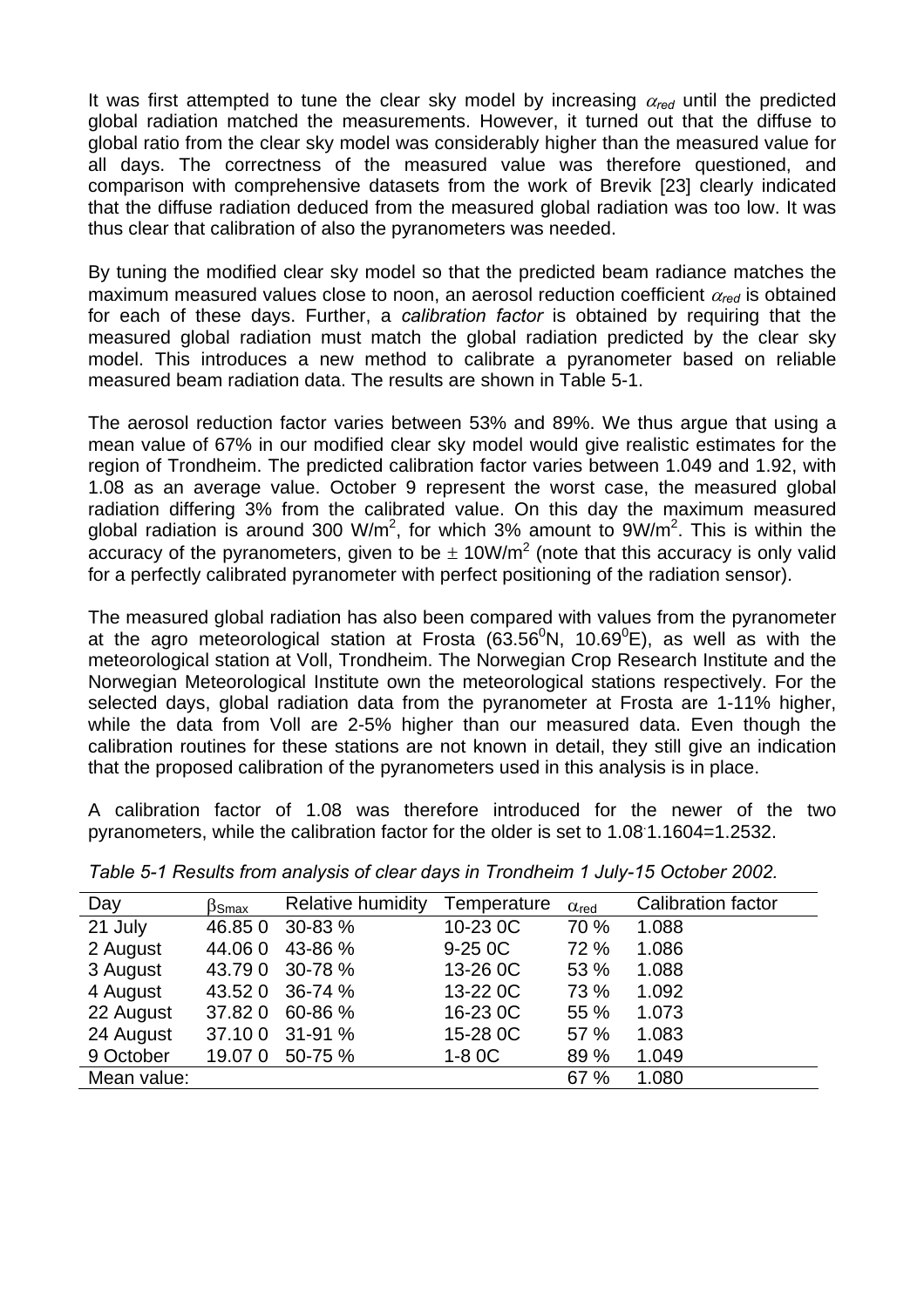### **6 Validation**

The introduction of the calibration factor was based on data from a few clear days. It therefore remains to validate the calibrated global radiation data from the pyranometers for random sky conditions.

40 days in the period from July to October 2003 were selected for this validation. The days are selected systematically as the three days following inspection and eventual alignment and levelling of the pyrheliometers and pyranometers. Exception is made for July 20 and 21, as well as for August 23 and 24 (four and five days after last inspection in both cases) since measurements from the 21 of July and 21 of August respectively (clear days) indicate that the pyrheliometer still was well aligned. Perfect accordance between the two pyrheliometers (measuring beam radiation) was observed at all times (57600 minute mean values). We are thus certain about the accuracy of the measured beam radiation.

Global radiation data records from the two calibrated pyranometers were first compared, and showed very good agreement. Having carried out this check, the records from the newer one was now chosen as input for prediction of the beam and diffuse component. The model of Skartveit et. al. [\[2\]](#page-0-2) was used for this purpose. Recall that the model originally was tuned by least squares analysis to data from Bergen (1965-1996, 77,479 hours). If it can be assumed that it performs very well also for conditions in Trondheim, the results will indicate whether the calibrated records from the pyranometer are correct by comparing the predicted beam and diffuse radiation with the measurements.

It was observed that for all these days except the 9 October, which was extremely clear (known from visual observations), the predicted beam and diffuse component come very close to the measured values. For the clear days in October, the beam radiation seemed to be somewhat higher than the value predicted by the modified clear sky model. As seen from [Table 5-1,](#page-7-0) increasing <sup>α</sup>*red* to 89% would give perfect match for the October 9. Thus, the depletion of solar radiation caused by the various atmospheric components is significantly lower for these days than observed for any of the summer days.

The daily load of diffuse radiation on a horizontal surface and the daily load of beam radiation on a surface in normal incidence to the sun, was compared by integrating the diffuse and beam radiation for each day with respect to time. The results are presented in [Table 6-1.](#page-9-0)

From the results it can also be seen that the model of Skartveit et. al. [\[2\]](#page-0-2) matches the calibrated data very well. While the total measured diffuse radiation energy load on a horizontal surface for all days is 63.65 KWh/m<sup>2</sup>, the model of Skartveit et. al. gives 64.01 kWh/m<sup>2</sup>. Likewise, the total measured direct radiation energy load on a surface perpendicular to the sun sums up to 162.53 kWh/m<sup>2</sup>, while the model of Skartveit et. al. predict 158.98 kWh/m<sup>2</sup>. The mean bias deviations are thus 0.006 and -0.02 for the diffuse and beam radiation respectively.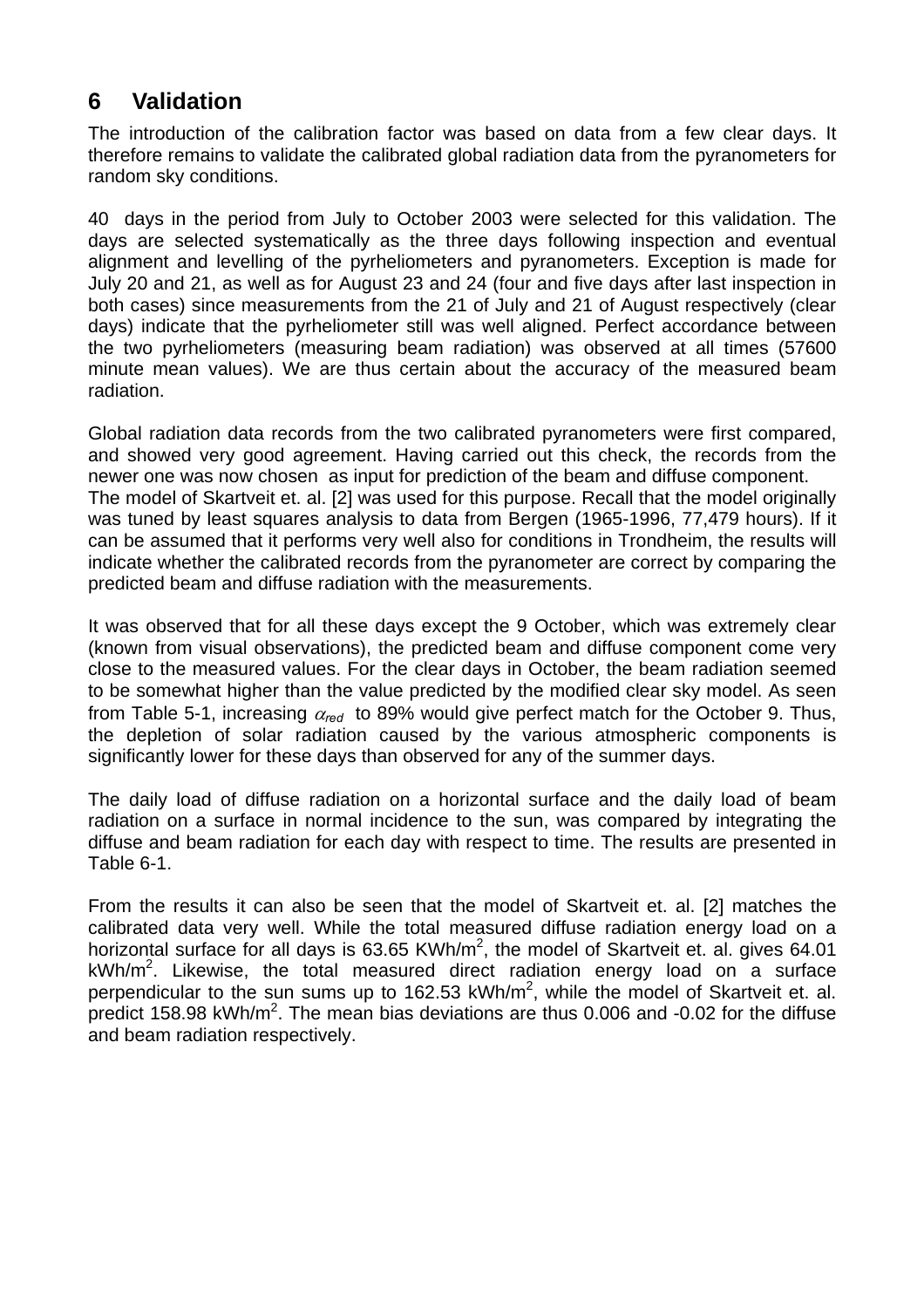<span id="page-9-0"></span>*Table 6-1 Comparing the measured and predicted load of diffuse radiation on a horizontal surface, and the beam radiation on a surface in normal incidence to the position of the sun. 40 days in the period July-October 2002 were analysed The values are given in [kWh/m2 ]. Predictions are carried out using the model of Skartveit et. al. [2] with the calibrated global radiation data [as](#page-0-2) input. The average error [%] is taken as the sum of absolute errors divided by the total load for all selected days.* 

|                                               | $I_D$ meas. | $I_D$ pred. | <i>I<sub>Bdir</sub></i> meas. | $I_{Bdir}$ pred. |
|-----------------------------------------------|-------------|-------------|-------------------------------|------------------|
| Total load $[kWh/m^2]$ for all selected days: | 63.65       | 64.01       | 162.50                        | 159.00           |
| Average for all selected days:                | 1.59        | 1.60        | 4.06                          | 3.97             |
| Sum of absolute errors for all selected days: |             | 6.47        | $\blacksquare$                | 16.51            |
| Average error [%]:                            |             | 10.17       | $\overline{\phantom{0}}$      | 10.16            |

## **7 Conclusions**

Models for estimating the effects of radiation under various conditions have been analysed. From the work of Psiloglou et al. [\[1\]](#page-0-0) a clear sky model has been adapted to regional conditions in Trondheim. Modification was done with respect to the aerosol broadband transmission- and the absorption aerosol broadband transmission function based on the assumption that the levels of atmospheric aerosols are significantly lower in Norway than in Greece, for which the original model was validated and where they cause the most important depletion of solar radiation under clear sky conditions.

This modified clear sky model can be tuned if measured beam radiation data for clear days are available. The model will then give good estimates for the global radiation, which can be used to calibrate pyranometers if no other methods are available. This technique has been demonstrated by using reliable data from Trondheim measured by two perfectly calibrated pyrheliometers mounted on a solar tracker. This result in a clear sky model tuned for regional conditions in Trondheim.

If atmospheric conditions are similar to that of the region of Trondheim, this tuned model can be used as a rough method to calibrate pyranometers on other locations without access to other radiation data. The only inputs needed are measured global radiation, time, position, temperature and humidity data for a selection of clear days. The selected set of clear days should be in summer, and the measured global radiation at the highest elevations should then be calibrated to match the predicted global radiation for the clearest days.